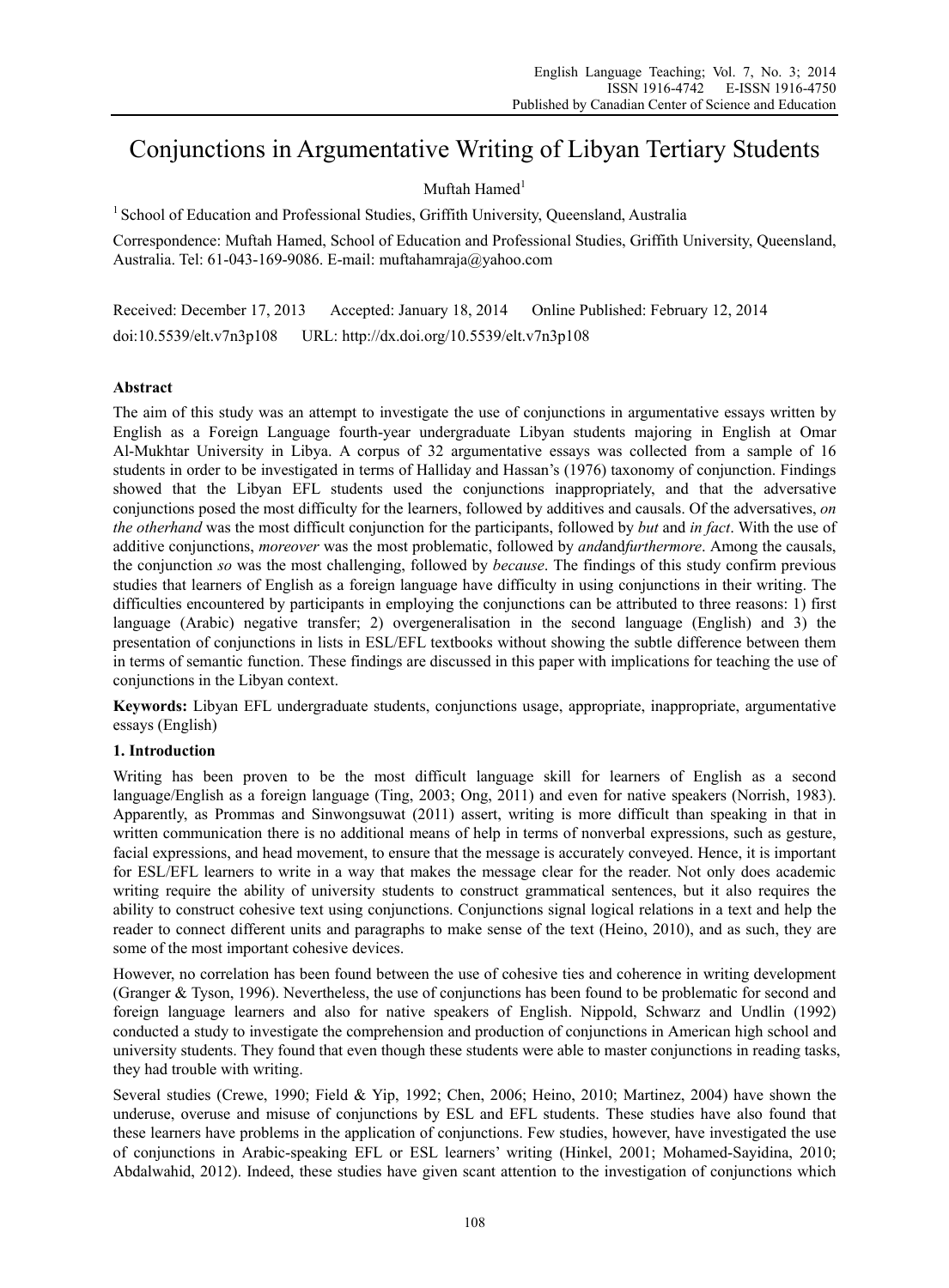connect inter-sententially such as *moreover, however,* and *for example*. In order to bridge this gap, the present study targets tertiary Libyan students majoring in English as a Foreign Language.

## **2. Literature Review**

Halliday and Hasan (1976, p. 226) define the term *conjunction* as"Conjunctive elements are cohesive not in themselves but indirectly, by virtue of their specific meanings; they are not primarily devices for reaching out into the preceding (or following) text, but they express certain meanings which presuppose the presence of other components in the discourse".

Whilst there are a number of labels used in the literature to refer to *conjunctions*, they all perform the same function in texts. Quirk, Greenbaum, Leech, and Svartvik (1985) and Zamel (1983) refer to them as conjuncts. Others have adopted different labels, for example: *connective adverbs* (Huddleston & Pullum, 2002); *connectors* (Granger & Tyson, 1996); *discourse markers* (Fraser, 1999; Parrot, 2000); *discourse connectors* (Cowan, 2008); *linking adverbials* (Biber, Conrad, & Leech, 2002); *logical connectives* (Crewe, 1990); and *logical connectors* (Celce-Murcia & Larsen-Freeman, 1999). Following Halliday and Hasan's (1976) framework, the term *conjunction* is used throughout this study.

Halliday and Hasan (1976) categorise conjunctions into four subcategories: *additive, adversative, causal* and *temporal*. These four categories are described as follows. First, the additive devices—*and, furthermore, for instance,* and *similarly—*are used to link discourse units of semantic similarity. The additives introduce discourse units which repeat and emphasise the key point or add relevant new information to the previously mentioned expressions. Second, the adversative discourse connectors *yet, nevertheless, however, in fact,* and *instead* introduce information that mark corrections, contrasts, and opposites in light of previous information. Third, the causal devices, such as, *hence, therefore, because, as a result,* and *in this regard,* are used to introduce information that is a result or consequence of the preceding discourse. And finally, the temporal devices—for instance, *first, at last, next, previously,* and *simultaneously***—**are employed to relate two discourse units with sequential, simultaneous, and preceding relations. These four categories reflect four semantic relations between sentences in text. It is thus important for students to understand the role of conjunctions in organizing written text.

The significance of conjunctions is to signal logical relations in a written text and increase the readability of it (Geva, 1992; Heino, 2010). Ting (2003) asserts that conjunctions are important elements for creating coherent texts; their presence should cause coherence and hence contribute to the quality of the text. Schleppegrell (1996, p.272) points out that, "Conjunction is a grammatical resource for indicating links within texts". Zamel (1983) asserts that it would be difficult, without conjunctions, to make sense of ideas, since these conjunctions prepare the readers to anticipate the ideas which follow. Hence the appropriate use of conjunctions as an essential skill to acquire as students learn to write has been asserted by researchers on discourse and writing pedagogy (Cook, 1989; McCarthy, 1991).

Several studies have attempted to illustrate how conjunctions contribute to better understanding of written discourse. The findings of these studies have been, to some extent, contradictory. Some studies have shown no significant link between the deployment of cohesive devices and the quality of writing (Castro, 2004; Johnson, 1992; Zhang, 2000). Others have contended that there is a positive correlation between a number of cohesive devices and good writing (Ferris, 1994; Field & Oi, 1992; Jin, 2001; Neuner, 1987). Supporting the studies contending that cohesive devices affected the quality of text, Liu and Braine (2005), in a study using Halliday and Hasan's (1976) framework, investigated the use of cohesive devices in fifty argumentative essays written by Chinese undergraduate students. Their findings revealed that there was a significant relationship between the number of conjunctions used and the quality of the argumentative writing created by these undergraduate students. Moreover, Sanders and Noordman (2000) indicate that conjunctions help the reader to construct representations, since they provide clear-cut information about the relation between segments. Based on what has been mentioned above, it is explicit that the appropriate use of conjunctions contributes to the clarity and comprehensibility of a text.

However, the application of conjunctions has been found to bechallenged for ESL/EFL learners. The problematic of conjunction usage has been investigated by several empirical studies in ESL/EFL learners' writing. Granger and Tyson (1996) carried out a corpus-based study on connector usage in essays written by French students. They applied qualitative analysis to compare and contrast between French EFL learners and native English speakers in light of connector usage. Their choice of connectors was based on the list in Quirk et al.'s (1985) model of conjunctions. Written essays were collected from French EFL students and native speakers, to be investigated in terms of conjunct usage. The results revealed no overuse of conjunctions in general by the French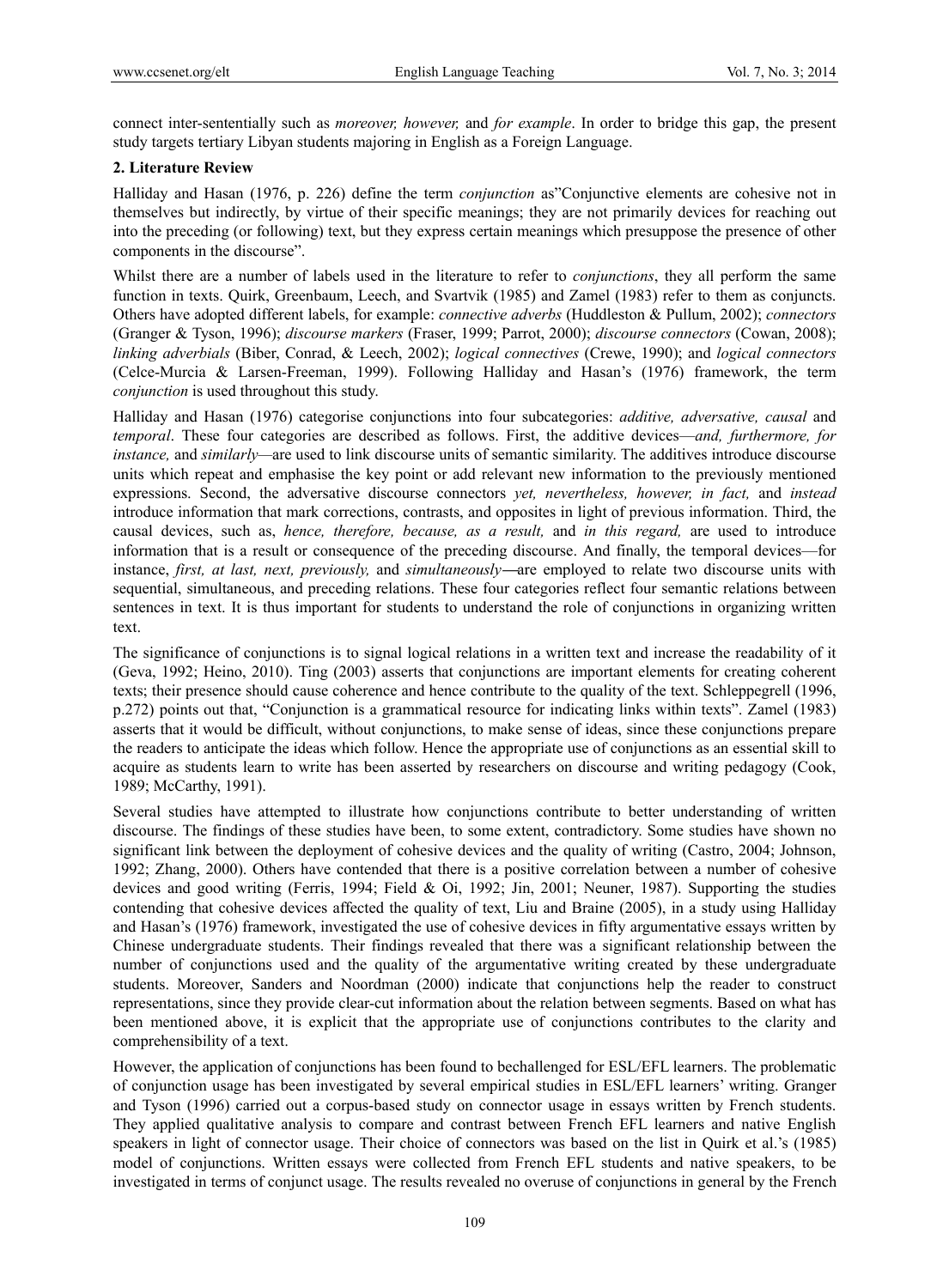learners in their English essay writing, compared with native speakers of English. The results also showed that corroborative, appositive and listing types of connectors were overused in the French learners' writing. The results also illustrated that the eight conjuncts—*however, instead, though, yet, hence, therefore, thus* and *then*—were underused by the French students. The results revealed that the misuse of conjunctions results in semantic and syntactic aspect. Granger and Tyson inferred that the significant overuse and misuse of *indeed* in the French learners' writing was very likely L1-related transfer.

A further corpus-based study, conducted by Narita, Sato, and Sugiura (2004), to investigate the use of logical connectors in essays written by advanced Japanese EFL learners, compares its use in comparable types of native speakers of English. They also present a brief comparison of Japanese learners' usage with that of advanced French, Swedish or Chinese learners of English. Twenty-five conjunctions were selected, based on the list of logical connectors in Biber, Johansson, Leech, Conrad, and Finegan. (1999) and Quirk et al. (1985). They found that the overuse of *first, moreover, in addition* and *of course* was significant, whereas there was an apparent underuse of the logical connectors such as *then, yet* and *instead*. The findings also showed that certain similarities and differences among the four learner groups in the use of connectors were evident. Hence it can be educed that the influence of L1 transfer on the learners' use of conjunctions remains indeterminate.

Meisuo (2000) conducted a study to investigate the use of cohesive devices in expository compositions written by Chinese second-year English major students, using both quantitative and qualitative methods. One hundred and seven essays were collected from two universities in China. Halliday and Hasan's (1976) taxonomy of cohesive devices and their framework for analysis were used. Pertaining to conjunction, the findings showed that the students were inclined to overuse and misuse a variety of additives (*and, also, besides, in addition, moreover, furthermore*) and temporals (*first, first of all, secondly, thirdly, finally*), and also misuse some adversatives (*but, however, on the other hand, at the same time*).

By the same token, Ting (2003) investigated cohesive errors in Chinese tertiary EFL students' compositions (80 essays), using quantitative and qualitative methods. Halliday and Hasan's (1976) taxonomy of cohesive devices and their framework for analysis were used. Regarding conjunction, Ting revealed that the use of conjunctions was a weak area for all writers of English with a Chinese first language background. Ting's findings revealed that students' essays contained more adversative and additive errors than causal and temporal errors. A high percentage of errors in adversative conjunctions were found in the use of connectors *on the other hand* and *at the same time,* where they were applied without any explicit or implied contrast. Ting attributed this to L1 (Chinese) interference. Ting also found that learners used unnecessary additive conjunctions to link short and simple sentences. In conjunction errors of causality, the analysis showed that the learners confused the appropriate order of the cause and the effect. It was found the number of errors in using temporal conjunctions was the smallest.

Lai (2008) conducted a corpus-based study to investigate the use of discourse connectors in the writing of Taiwanese EFL undergraduate writers, applying both quantitative and qualitative analysis. One hundred and eight conjunctions were selected for analysis based on Halliday and Hasan's (1976) taxonomy of cohesive devices. One hundred and two essays were analysed in the mode of comparison and contrast written by 25 skilled and 26 unskilled Taiwanese undergraduate writers. His quantitative results indicated that the unskilled learners used conjunctions more frequently than the skilled ones, while his qualitative findings generally revealed that even though both groups used conjunctions appropriately, they committed errors in utilising some conjunctions ( *furthermore, in other words, besides, on the contrary, nevertheless, by contrast, hence, therefore, because*) in their writing.

Ong (2011), using quantitative and qualitative analyses, examined the application of cohesive devices in expository essays. The expository essays were written by a group of 20 Chinese EFL learners, who were studying at a local university in Singapore. Ong's study was based upon an error analysis paradigm and Halliday and Hasan's (1976) cohesion framework and taxonomy. The results of the study, regarding conjunctions, showed that the inappropriate use of adversative and additive conjunctions represented the most frequent conjunction errors committed by learners. The qualitative analysis revealed that simple additive conjunctions, such as *and, in addition* and *moreover,* were used without the cohesive effect of adding to new or more information. It was found that the learners used the wrong adversatives to express adversative relations, for example, *whether* for *however* and *even* for *even if*.

A further study was conducted by Hinkel (2001), to make comparisons between native speakers and non-native speakers in utilizing cohesive features in their compositions, using 898 academic essays written by American, Japanese, Korean, Indonesia, and one hundred and forty-five Arabic learners. The results illustrated that Japanese and Korean learners applied the same coordinating conjunctives as did native speakers. Conversely, Indonesian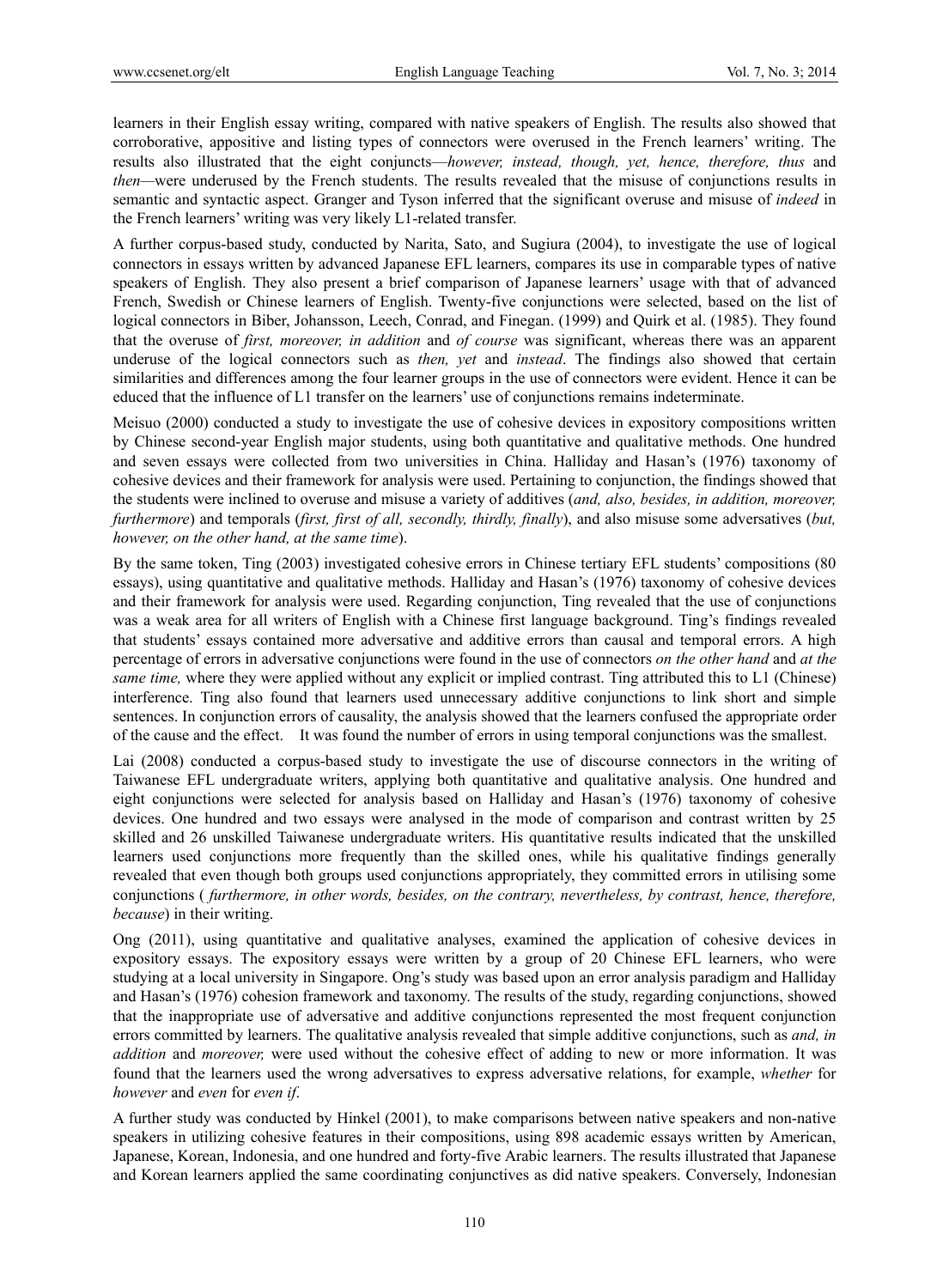students' essays included less cohesive ties than native speakers' compositions, while Arab learners' essays encompassed coordinators more than in native students' writing.

Mohamed-Sayidina (2010) conducted a research to investigate the use of transition words and cohesive devices in English compositions written by Arabic-speaking ESL students, who were studying a course in academic English at the American University of Sharjah in the UAE. She found that Arabic speakers use more additive words than English speakers.

Recently, a study was conducted by Abdalwahid (2012), to scrutinize cohesion features in argumentative essay written by fourth-year English EFL Libyan students at Omar Al-Mukhtar University, Libya, using Halliday and Hassan's (1976) cohesion theory. Thirty argumentative essays were collected from a sample of ten students. These essays were specifically analysed in terms of reference, conjunction, and lexical ties. Regarding conjunction, he concluded that the use of additive devices was the most problematic for learners, followed by adversative, causal, and temporal devices. The results also revealed that the students overused the additive *and.*  He attributed the overuse of the additive*and*to negative transfer, resulting from the learners' first language (Arabic).

According to this review of studies on the use of conjunctions in the Arabic context, it is found that these studies place little attention on investigating conjunction errors in terms of their semantic function. For example, the studies by Hinkel (2001) and Mohamed-Sayidina (2010) focused on the frequency of use of conjunctions to make comparisons between native and non-native speakers of English. Hinkel and Sayidina did not address the erroneous use of conjunctions in their study. In contrast, Abdalwahid (2012) investigated the application of conjunction only in Arabic students' writing, instead of making a comparative study, by using the terms: "overuse", "underuse" and "misuse" in describing conjunction errors. Even though Abdalwahid's study scrutinized the erroneous use of conjunctions in students' writing, he put little emphasis on conjunctions linking between sentences and paragraphs in terms of their semantic function.

With reference to the above discussion, the present study will differ from those studies conducted in the Arabic context since it examines comprehensively the use of conjunctions in terms of their semantic function. It focuses on conjunctions linking between sentences and not within them. Also, the terms "overuse", "underuse" and "misuse", which were used in previous studies, will be replaced with the terms "appropriate" and "inappropriate" to avoid the ambiguity in scrutinizing conjunctions usage. The present study is designed to investigate conjunction use in argumentative essay writing by Libyan tertiary students, and applies a qualitative approach in its investigation to gain an understanding of the issues under investigation.

## *2.1 Research Questions*

The current study attempts to investigate the use of conjunctions by undergraduate Libyan EFL learners in argumentative writing. In doing so, it attempts to answer the following questions:

1) To which extent are conjunctions used appropriately or inappropriately?

2) Do some conjunctions cause more difficulties than others to undergraduate Libyan learners of EFL in argumentative writing?

## *2.2 Theoretical Framework of the Study*

The selection of conjunctions for this study was based on Halliday and Hasan's (1976) taxonomy of conjunctions. Halliday and Hasan divided the conjunctions into four subtypes; additive such as *furthermore* and *in addition*, adversative like *nevertheless* and *yet*, causal like *therefore* and *thus*, and temporal such as *finally* and *first*. The Halliday and Hasan's (1976) taxonomy of conjunctions adapted in the current study to analyse conjunctions in Libyan students' writing. The reasons for the selection of Halliday and Hasan's (1976) taxonomy of conjunctions as a framework for this study were that they provided the most complete account of cohesive ties in English, and a comprehensive coding scheme for analysing the ties (Ong, 2011).

## **3. Method**

## *3.1 The Participants*

The participants in this study were enrolled at Omer Al-Mukhtar University (Al-Beida Campus) in Libya. The sample comprised 16 fourth-year undergraduate students (8 male & 8 female) majoring in English as a Foreign Language, who received instruction in writing skills for three years at university level. All participants shared similar linguistic, cultural, and educational backgrounds. For example, they were all Libyan EFL learners with Arabic as their first language. These participants had been learning English for twelve years: two in the primary school, three in the preparatory school, three in the secondary school, and four in the university. In the primary,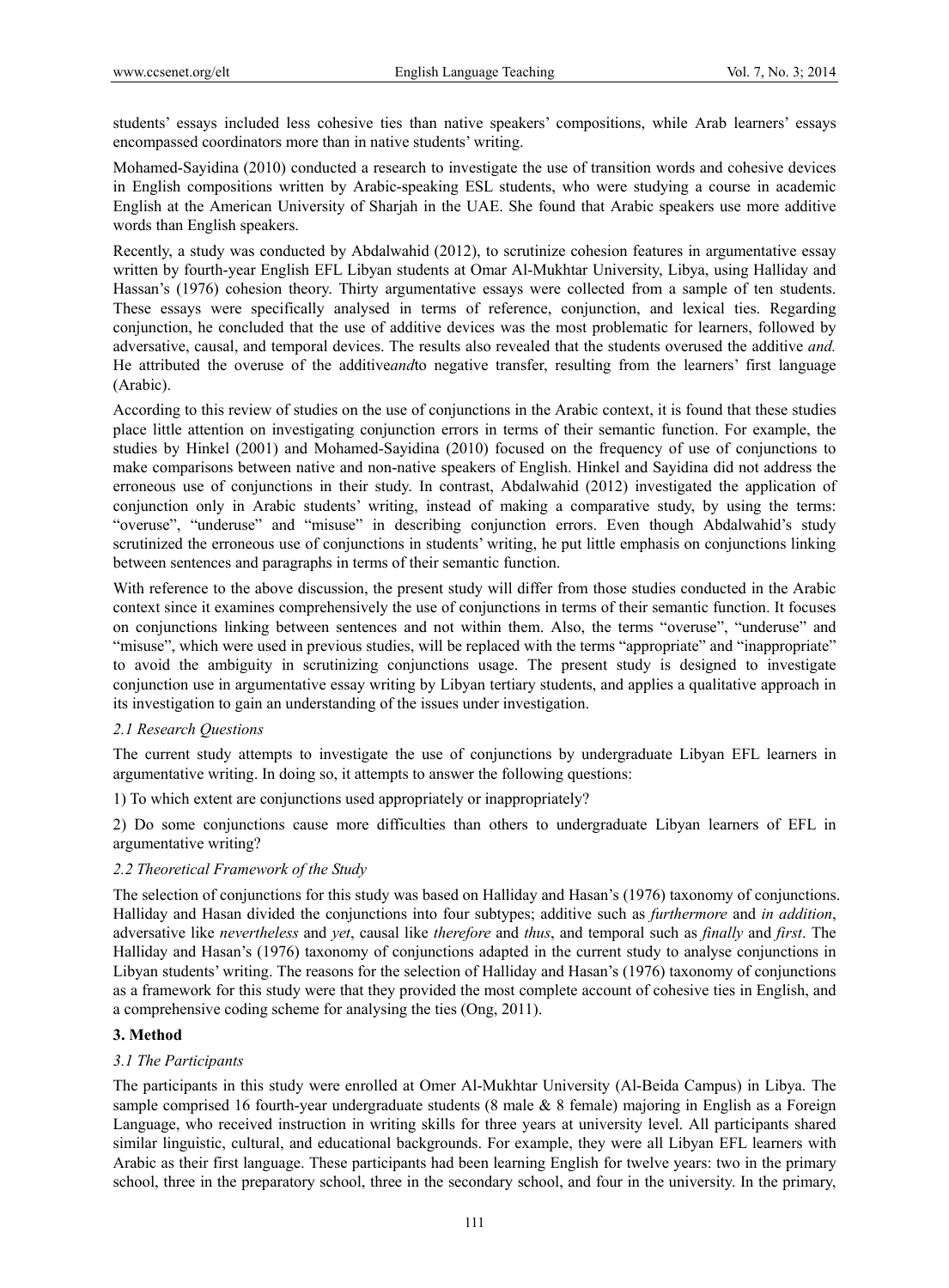preparatory, and secondary schools, the participants were only taught English grammar rules, whereas in the university, these participants were broadly taught the four macroskills−writing, speaking, reading and listening.

## *3.2 Instruments and Data*

This study made use of two instruments for the purpose of collecting data. The first instrument is a questionnaire designed to gather participants' demographic data. The second instrument comprised two argumentative essays of between 200-250 words written by each student (n=16) on two different topics.

## *3.3 Data Collection*

The data (compositions) in this study were collected from the participants through the following steps. First, a demographic information questionnaire was distributed to all sixteen participants. Then the participants were asked to write two argumentative essays on the following topics:

#### Topic 1:

Children should be slapped on their hands when doing something wrong. To what extent do you agree or disagree with this statement?

#### Topic 2:

Drivers should be banned from using their cell phones while driving car. Do you agree or disagree with this statement?

The sixteen participants completed the two essays within a two-week period, and a total of thirty-two essays were collected.

#### *3.4 Data Analysis*

The data analysis procedure was based on previous studies conducted on the use of conjunctions in EFL writing, for example, Ting (2003), Lai (2008) and Ong (2011). Their investigations of conjunctions were based on identification, classification, and description of errors. However, the description of errors was replaced by specification of the appropriate and inappropriate use of conjunctions, since the description of errors describes the types of errors—misuse, overuse, and underuse. To analyse the data, a coding system based on the taxonomy of conjunctions by Halliday and Hassan (1976) was used.

Analysis of the data proceeded as follows: First, each conjunction linking between sentences or paragraphs was manually highlighted in the students' writing. The researcher then read the texts again to classify the identified conjunctions in terms of their semantic functions. Having identified and classified the conjunctions, the researcher reread the texts to specify the appropriate and inappropriate use of conjunctions. The appropriate and inappropriate uses of conjunctions were identified individually according to their semantic function. Next, the top three conjunctionswhich were most frequently used by the participants, in each conjunction type, in terms of their percentage of inappropriateness were ranked. Finally, the top three conjunctions in each conjunction type were extracted to be discussed in terms of their semantic functions.

## **4. Findings**



*4.1 The Overall Percentage of Conjunction Use in Participants' Written Texts* 

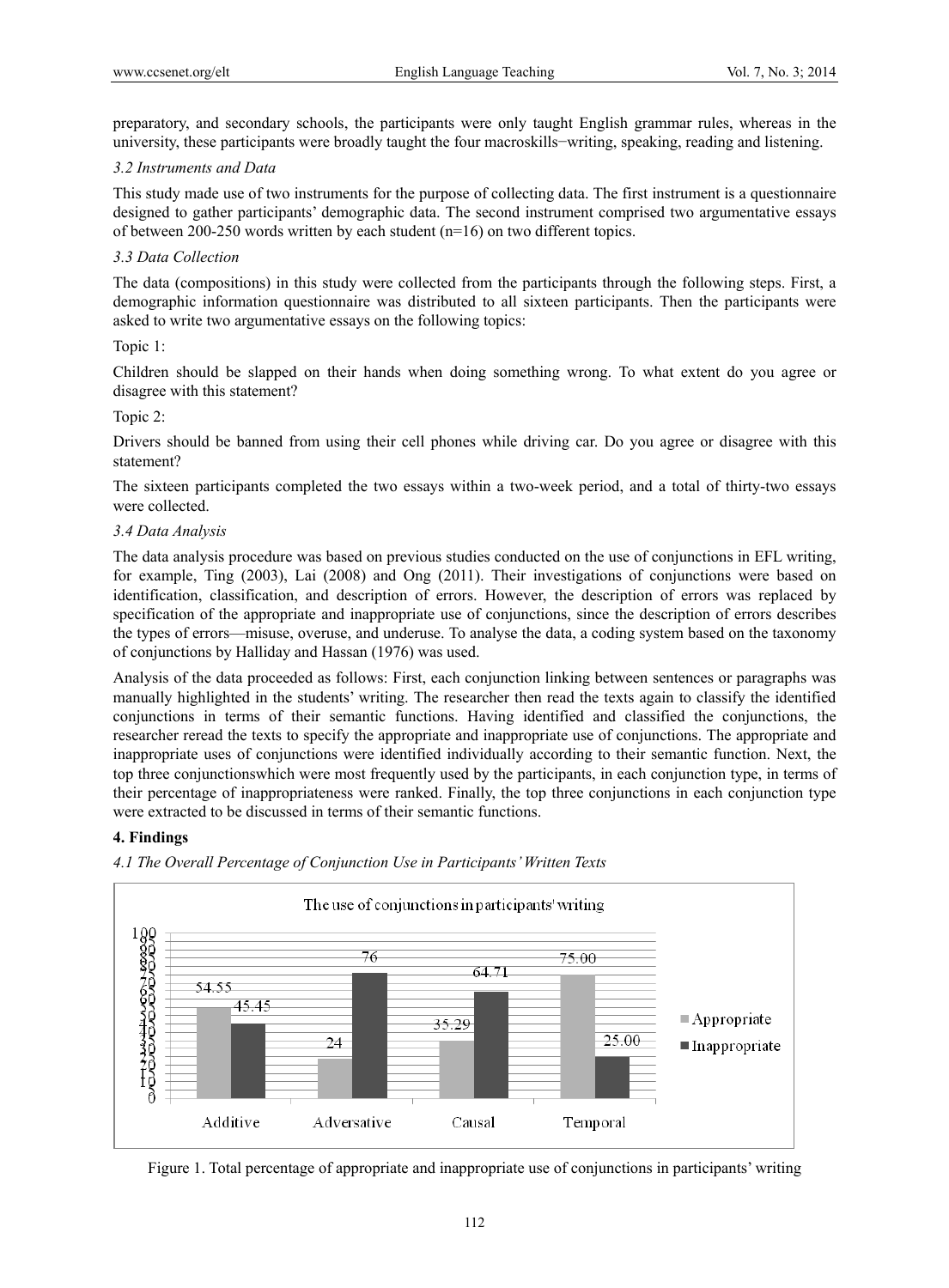As shown in Figure 1, the highest frequency of inappropriate use of conjunctions committed by the learners was in the use of adversatives (76%), followed by causals (64.71%) and additives (45.45%).

*4.2 Total Number of Appropriate and Inappropriate Use of Conjunctions in Participants' Writing* 

|             | Subcategory | Appropriate | Inappropriate | Total |
|-------------|-------------|-------------|---------------|-------|
|             | Additive    | 17          | 16            | 33    |
|             | Adversative | 6           | 19            | 25    |
| Conjunction | Causal      | b           | 11            | 17    |
|             | temporal    | 21          |               | 28    |
|             | Total       | 50          | 53            | 103   |

Table 1. Total number of appropriate and inappropriate use of conjunctions in participants' writing

Table 1 shows that a total of 103 conjunctions had been used in participants' written texts, of which 53 were used inappropriately.

*4.3 The Appropriate and Inappropriate Use of Adversative Conjunctions* 

|  |  | Table 2. The appropriate and inappropriate use of adversative conjunctions |
|--|--|----------------------------------------------------------------------------|
|  |  |                                                                            |

|             | Conjunctions      | Appropriate |               | Inappropriate |               |
|-------------|-------------------|-------------|---------------|---------------|---------------|
|             |                   | N           | $\frac{0}{0}$ | N             | $\frac{0}{0}$ |
| Adversative | On the other hand |             | 12.5          |               | 87.5          |
|             | But               |             | 16.67         | 5             | 83.33         |
|             | In fact           |             | 20            | 4             | 80            |
|             | However           | 3           | 60            | 2             | 40            |
|             | Unlike            | 0           | 0             |               | 100           |

As shown by the data in Table 2, the highest frequency of inappropriate use of adversative conjunctions was *on the other hand* (7), followed by *but* (5), and *in fact* (4).

*4.4 The Appropriate and Inappropriate Use of Adversative Conjunctions* 

Table 3. The appropriate and inappropriate use of additive conjunctions

|          | Conjunctions   |   | Appropriate   |   | Inappropriate |  |
|----------|----------------|---|---------------|---|---------------|--|
|          |                | N | $\frac{0}{0}$ | N | $\frac{0}{0}$ |  |
|          | And            | 1 | 20            | 4 | 80            |  |
|          | Moreover       | 0 | 0             | 4 | 100           |  |
|          | Furthermore    | 2 | 50            | 2 | 50            |  |
| Additive | For example    | 9 | 81.82         | 2 | 18.18         |  |
|          | For instance   | 2 | 100           | 0 | $\Omega$      |  |
|          | Also           | 3 | 75            |   | 25            |  |
|          | In addition    | 0 | $\theta$      | 1 | 100           |  |
|          | In other words |   | 100           | 0 | 0             |  |
|          | As well as     |   | 100           |   |               |  |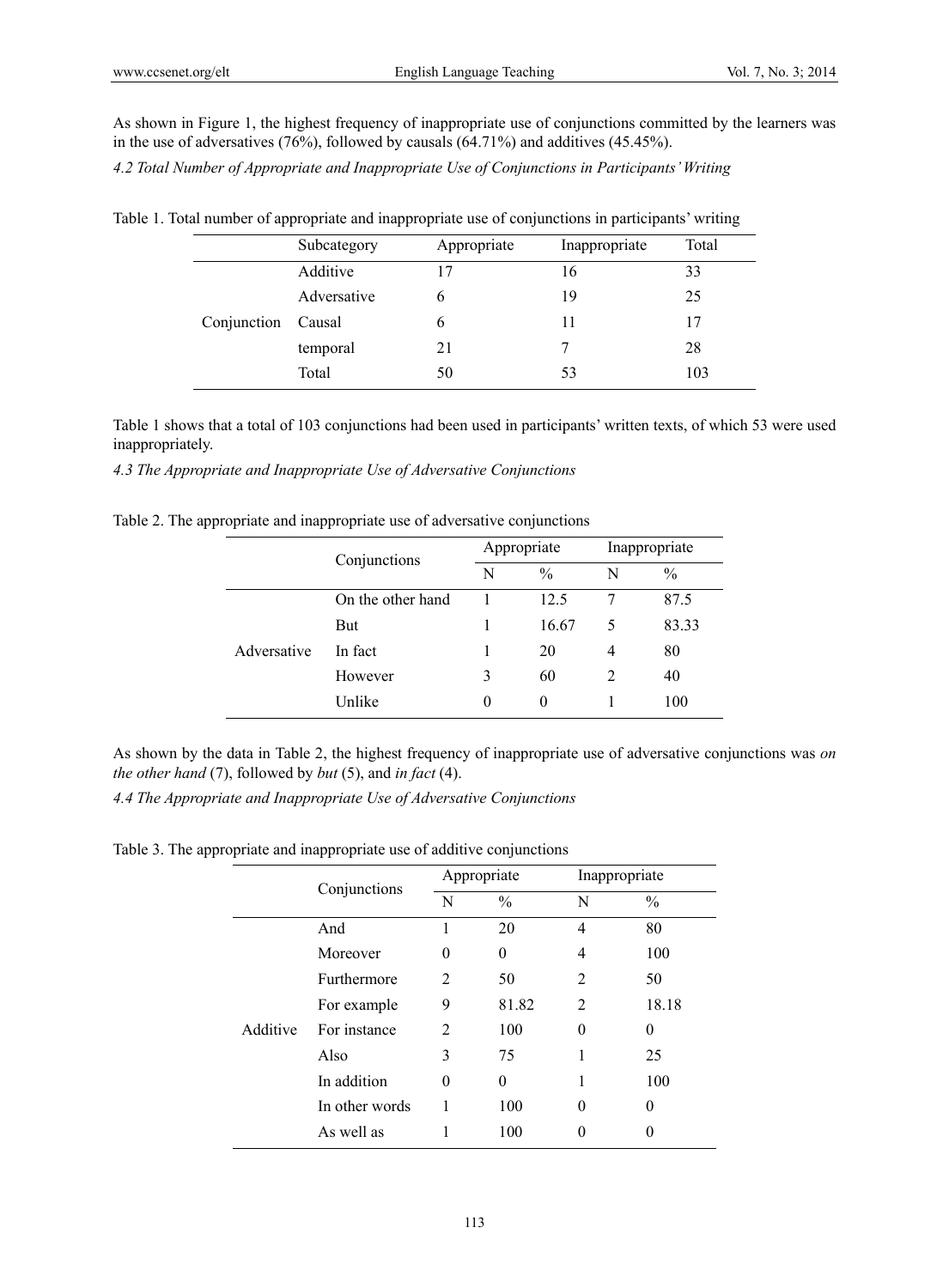As can be seen in Table 3, the additive conjunctions *and*and*moreover* had the highest frequency of inappropriate use (4) for each, followed by *furthermore* (2).

*4.5 The Appropriate and Inappropriate Use of Causal Conjunctions* 

|        | Conjunction | Appropriate   |  | Inappropriate |  |
|--------|-------------|---------------|--|---------------|--|
|        |             | $\frac{0}{0}$ |  | $\frac{0}{0}$ |  |
| Causal | So          | 42.86         |  | 57.14         |  |
|        | Because     |               |  | 100           |  |

Table 4. The appropriate and inappropriate use of causal conjunctions

In the inappropriate use of causal conjunctions, it was found that *so* had the highest frequency use of errors (8), followed by *because* (3).

*4.6 The Appropriate and Inappropriate Use of Temporal Conjunctions* 

Table 5. The appropriate and inappropriate use of temporal conjunctions

|          | Conjunctions  | Appropriate |               | Inappropriate |               |
|----------|---------------|-------------|---------------|---------------|---------------|
|          |               | N           | $\frac{0}{0}$ | N             | $\frac{0}{0}$ |
|          | First(ly)     | 2           | 66.67         |               | 33.33         |
|          | Second(ly)    | 4           | 80            | 1             | 20            |
| Temporal | Final(ly)     | 3           | 75            | 1             | 25            |
|          | First of all  | 4           | 80.00         | 1             | 20.00         |
|          | In conclusion | 5           | 83.33         | 1             | 16.67         |
|          | In the end    | 1           | 100           | 0             | 0             |
|          | To summarize  | 1           | 50            | 1             | 50            |
|          | Then          | 1           | 50            |               | 50            |
|          | At that point |             | 100           | 0             | 0             |

Table 5 indicates that the use of temporal conjunctions was not problematic for the participants. The highest frequency of appropriate use of temporals was in the use of *in conclusion* (5), followed by *first of all* and *final* with the same frequency (4) for each.

## **5. Discussion**

This study was conducted to investigate the use of conjunctions in the argumentative writing of Libyan EFL university students, and to have the following questions answered:

1) To which extent are conjunctions used appropriately or inappropriately?

2) Do some conjunctions cause more difficulties than others to undergraduate Libyan learners' of EFL in argumentative writing?

In response to the first research question, the results of the study revealed that the participants used the conjunctions—adversatives, additivesand causals—inappropriately in their writing and it thus weakened the logical connectivity between sentences and paragraphs. This finding is similar to what was reported in previous studies (see for example, Meisuo, 2000; Chen, 2006; Lai, 2008; Abdalwahid, 2012).

Results for the second research question showed that, among the four sub-categories of conjunctions, adversatives seem to be the most difficult for the participants, followed by additives, and causals (see Table 1). Some studies (Ting, 2003; Ong, 2011) concluded the same findings, that EFL learners committed more errors in using adversatives and additives than in using causals and temporals. The use of temporal conjunctions, however, was not challenged for the participants.The temporal conjunctions, therefore, were excluded from the discussion of findings.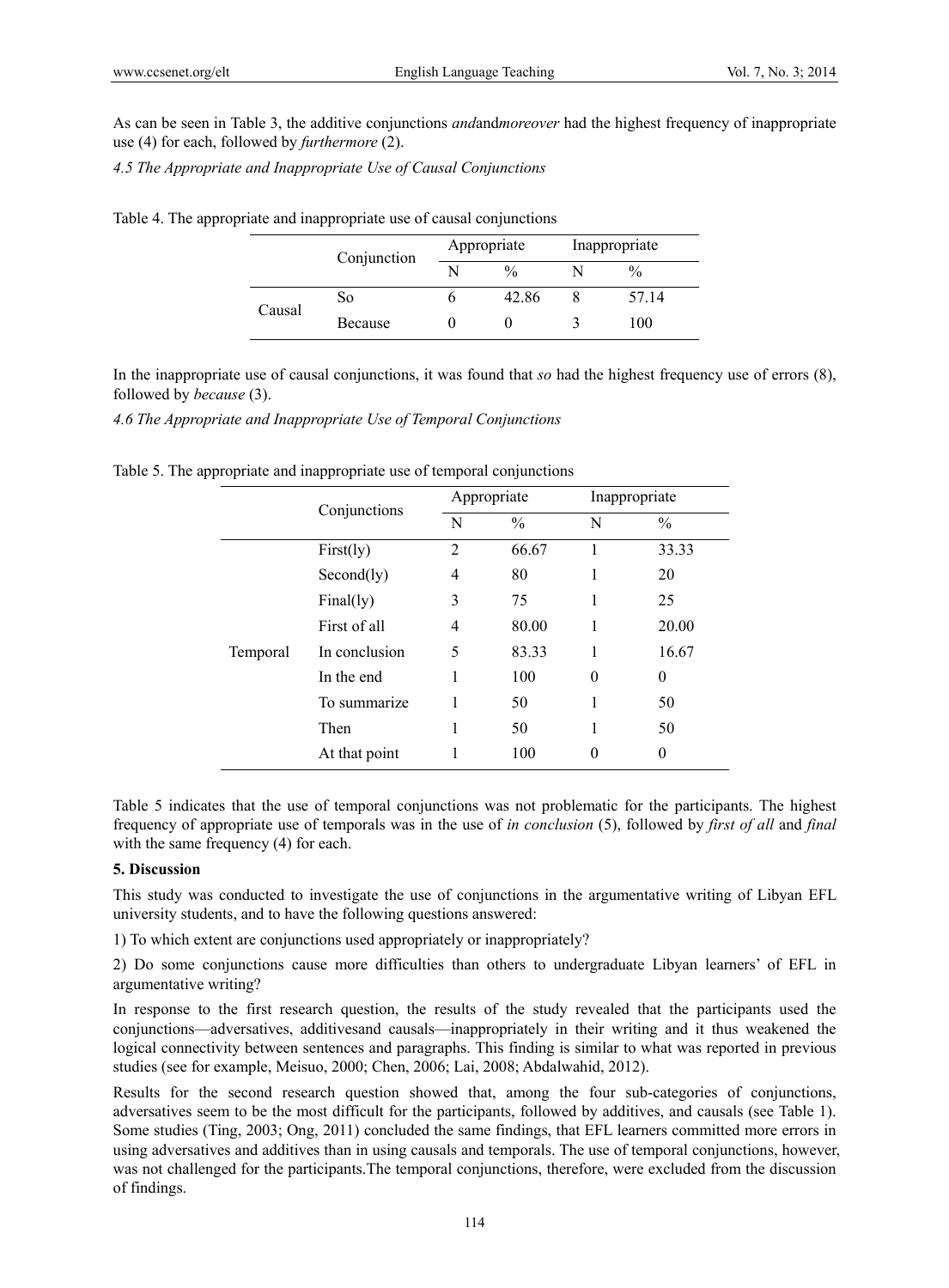The discussion focusesonly on the inappropriate use of individual conjunctions in participants' written compositions, since the inappropriate use of conjunctions creates difficulty in reading comprehension. The discussion is presented according to the subcategories of semantic functions marked by conjunctions. The use of adversatives (*on the other hand, but, in fact*) is first discussed in section 7.1, followed by the use of additives (*moreover, and, furthermore*) in section 7.2, and the use of causals (*because, so*) in section 7.3.

## *5.1 The Use of Adversative Conjunctions*

It was clearly found that the use of the conjunction *on the other hand* was a problematic area for the participants since the majority of instances of *on the other hand* were inappropriately employed as shown by the data in Table 2. The inappropriate use of such conjunction is illustrated in Example1.

*Example 1: Some parents think that slapping children on their hands is a good method of discipline because children benefit by avoiding bad behavior. \*On the other hand, other parents think slapping children on their hands can damage child development and affect their personality….* 

The student in Example 1 used the conjunction *on the other hand* to link between two sentences, inferring that the relation between them is contrastive. However, there is no contrastive relation between the two sentences since they are different ideas in parallel, given by two different groups of people; *some parents* and *other parents*. Since the two sentences are different and not contrastive ideas, the conjunction*on the other hand* is inappropriately used in this paragraph, as the function of *on the other hand* is to contrast two aspects or qualities of a single subject (Cowan , 2008). In Example1, if the employment of *on the other hand* was substituted for *however* or *but*, the passage would be more coherent. There is a study by Meisuo (2000) that concluded a similar finding: that Chinese learners misuse the adversative conjunction *on the other hand*.

This problematic usage of *on the other hand* could be attributed, to a great extent, to semantic classification of conjunctions. Most ESL/EFL textbooks present conjunctions in lists without showing subtle differences between them in terms of semantic function. The conjunctions *on the other hand, however,* and *but*are classified under the same functional category: adversative. Therefore, the participants apparently believe that the conjunction *on the other hand* is used interchangeably with *however* or *but*.

The ability to use the conjunction *but* appropriately remains a challenge for the participants (see Table 2).The passage provided in Example 2 is a typical instance of inappropriate use of the conjunction *but.*

*Example 2: Slapping children on their hands can cause them to suffer from psychological problems and personality issues. \*But every parent should teach children to differentiate between good and bad behavior without t slapping….* 

The student used the conjunction *but* inappropriately in the above passage, by using it without adversative relation. It can be seen that the *but* sentence does not act in opposition to the previously mentioned discourse unit. Rather, it appears to support it—giving advice, derived from the prior sentence, to parents about teaching children to distinguish between good and bad actions. Thus, there is no adversative relation established between the units of discourse connected by *but*. The inappropriate application of *but* in this example may interfere with the reader's understanding of the text. Indeed, if the conjunction *but* was removed, this passage would be more unified.

It is also found that the participantsapplied the conjunction *in fact* inappropriately in their writing. A careful examination of the writing samples reveals that what is introduced by *in fact* is often contradictory instead of elaborative or affirmative, based on the discourse units preceding*in fact*. The conjunction has been inappropriately used to show contradictory relation between the sentences it links, rather than to signify an increase in the strength of an affirmation which has been previously mentioned, as Oh (2000) and Cowan (2008) point out. A typical case of the inappropriate use of such conjunction is shown in the following example.

## *Example 3: Children should be slapped on their hands when they are doing something incorrect. \*In fact, this slapping could hurt children both mentally and physically….*

In Example 3 the conjunction *in fact* is used to connect the sentence—*children should be slapped on their hands when they are doing something incorrect—*and—*this slapping could hurt children both mentally and physically*. It is expected that, in the *in fact* sentence, the student would provide more information to support the true idea mentioned in the first sentence. However, the sentence introduced by *in fact* neither presents a supporting idea nor increases the strength of the idea with an affirmation of what has been previously mentioned. Rather, it presents information in contradiction to the first sentence. In this instance, the conjunctions *however* or *but* should have been used, in that either of them could serve to signify such adversative relation more appropriately than could *in fact*.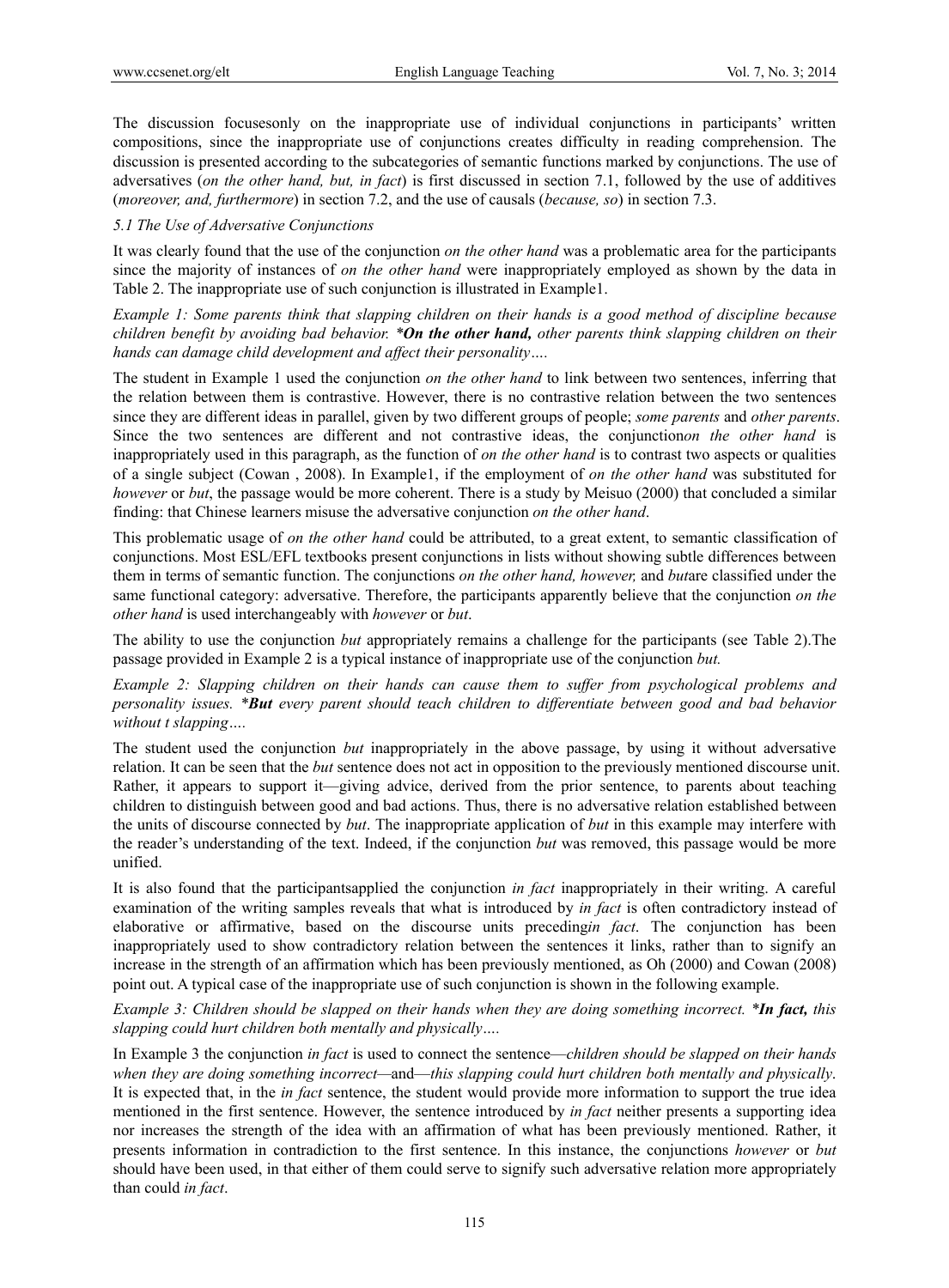## *5.2 The Use of Additive Conjunctions*

The participants used all the instances of the conjunction*moreover*inappropriately in their writing, since they confused the semantic functions of the conjunction. The participants demonstrated inability to use the conjunction*moreover* in its appropriate place (i.e., adding weight to, rather than presenting an equal point to, what has already been written). Example 4 (extracted from the participants' writing) exemplifies the inappropriate application of the conjunction *moreover*.

*Example 4: Children should be slapped on their hands when they are doing something incorrect. In fact, this slapping can be hurt the children both mentally and physically. Slapping children on their hands can hurt them mentally. For example, they might become aggressive towards other children. \*Moreover, they may be shy when talking with other children. These children may hurt their parents by imitating this slapping….* 

In Example 4 the conjunction *moreover* is employed to connect two pieces of information to support the argument that the writer indicated at the beginning of the paragraph. These two pieces of information joined by *moreover* show the psychological impact of slapping children on their hands. After examination of the two sentences, it is found that these two sentences have equal influence upon the argument. It is expected that the sentence following *moreover* would add greater weight to the preceding sentence or contribute a conclusion to the previous sentences, as Cowan (2008) indicates, but it does not do so. Thus, the application of *moreover* is inappropriate in the above example. In this case, use of the connector *also* may have been more appropriate.

Having examined the use of *and* in the participants' written texts, it was found that the majority of the instances of *and* were used inappropriately in their writing. The following sample paragraph serves to illustrate the inappropriate use of *and*.

*Example 5: …We must use the slapping as special case when children do repeatedly wrong actions. But, if we use the slapping from the beginning, children will be violent towards others. \*And the slapping is good sometimes just to know what the right is and what the wrong is....* 

In Example 5 the conjunction *and* fails to add a point to the previously mentioned information. The discourse unit introduced by *and* just repeats another sentence in the same paragraph. As it is repetitive, the *and* sentence should be omitted from the paragraph to make the argument consistent.

It can be inferred that the use of the conjunction *and* is problematic for the Libyan participants. This finding is mirrored in previous study (Abdalwahid, 2012). The majority of examples of the conjunction *and* manifested in the participants' corpus are used inappropriately. The inappropriate use of the conjunction *and* can be attributed, to a greater extent, to the "negative transfer" from the participants' mother tongue (Arabic). In Arabic, the conjunctions "wa" (and) can express five functions: continuative, additive, commentative, adversative and simulative. The participants seemed to transfer the continuative function of *"wa"* into their English writing since it is used at the beginning of sentences and paragraphs in Arabic texts (Mehamasdji, 1988). Thus, the participants tended to link between sentences by applying the conjunction *and* which leads to inappropriate use of it.

The appropriate usage of the conjunction *furthermore* still presented problems to some participants. Example 6 extracted from the participants' corpus exemplifies the context in which the conjunction *furthermore*used inappropriately.

*Example 6: Children should be slapped on their hands when they are doing something incorrect. In fact, this slapping can be hurt the children both mentally and physically. Slapping children on their hands can hurt them mentally. For example, they might become aggressive towards other children. Moreover, they may be shy when talking with other children. These children may hurt their parents by imitating this slapping. Children can be affected physically when they are slapped on their hands. For example, some parents slap their children with a stick which can cause to them physical ill. \*Furthermore, the physical ill can have an impact on children personality.* 

The conjunction, *furthermore*, is used to show the additive relationship between the two discourse units it conjoins. Yet, the student fails to employ it in the appropriate place, since the sentence introduced by *furthermore* adds nothing to the preceding sentence. Rather, it introduces a result of what was mentioned before. So the use of *furthermore* is inappropriate in that the sentence—*the physical ill can have an impact on children personality—*is a consequence of what was previously written. Therefore, it may be much better to use the conjunction *consequently* for its use with cause and effect sentences. This type of inappropriate use can be ascribed to overgeneralisation in the target language, which results from incomplete application of conjunction rules.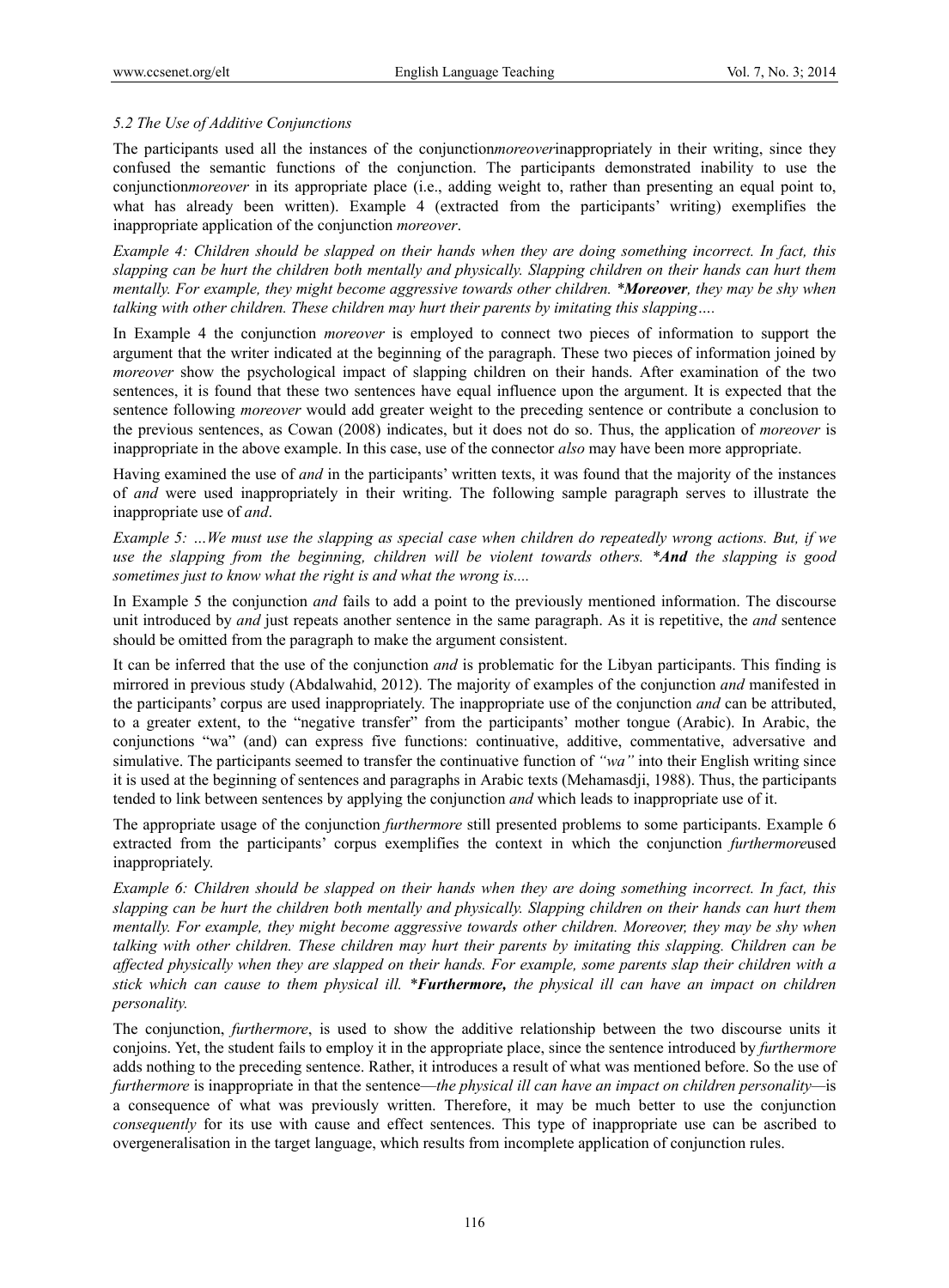## *5.3 The Use of Causal Conjunctions*

The proper use of the conjunction *so* to express a causal relation still presents problems to the participants. As the application of *so* was examined, it was found that the participants used the conjunction *so* even though there was no causal relationship between the discourse units linked by the conjunction. The following example extracted from the participants' corpus shows how the conjunction *so* has been employed inappropriately.

*Example 7: The government should do its best to punish violators. \*So, government should increase the fine. The government is the only one responsible for affecting cell phone usage while driving.* 

The conjunction *so* in Example 7 fails to establish a cohesive relationship of causality between the discourse units it links. It can be seen that the sentence introduced by *so* is neither the result nor the purpose of what has been formerly mentioned. The presence of *so* confuses readers, since they expect that the sentence following *so* would be resultive or purposive of what has been mentioned before, but it is not. Thus, the conjunction should be removed from between these sentences in order to make the text unified.

The inappropriate employment of the conjunction *so* can be attributed, to some extent, to the fact that English language teaching in Libya traditionally emphasises correct construction of sentences, or grammatically correct sentences, in both secondary and tertiary education. Focusing on teaching the conjunction *so* in isolated sentences grammatically, rather than semantically in context, may result in the improper use of it.

The inappropriate use of *because* made by the Libyan participants lies in the semantic function of *because*, where the sentence introduced by *because* does not contribute to causal relation with the sentence prior to *because*. Such inappropriate use can be found in the following excerpt.

*Example 8: Using your cell phone while you are driving car is one of the most dangerous things that you can do. \*Because this behavior could hurt both the driver and others….* 

In Example 8 the sentence prefaced by *because* does not present the cause or the reason in relation to the presupposed sentence. Instead, it appears to support what has been previously mentioned. In addition to semantic inappropriateness, it is used to introduce an independent clause, violating the syntactic function for the use of *because.* Since the use of the conjunction *because* is neither semantically appropriate nor grammatically correct, it should be removed from the text so as to render the sentences matched. The student seems to be affected by intra-lingual interference, since she confuses the three syntactic categories of conjunction: coordinating & subordinating conjunctions, adverbs and prepositional phrases. This student may have thought that conjunctions are constituted by a single category. Thus, the student has inappropriately employed *because* to introduce an independent clause. This result is similar to the findings in Lai's (2008) study.

## **6. Conclusion**

The current study has investigated the appropriate and inappropriate use of conjunctions in 32 argumentative essays composed by sixteen participants: Libyan tertiary students majoring in English as Foreign Language. The selection and classification of conjunctions were based on Halliday & Hasan's (1976) taxonomy, consisting of four categories of conjunctions, in terms of semantic function: additive, adversative, causal, and temporal. The findings show that the examples of both the appropriate and inappropriate application of conjunctions were identified, but the discussion was placed only on the analysis of inappropriate use. The results reveal that the participants experienced difficulty in using conjunctions. Generally speaking, they employed conjunctions—such as additives (*moreover, and, furthermore*), adversatives (*on the other hand, but, in fact*) and causals (*so, because*)—inappropriately in their writing. Accordingly, the logical connectivity between sentences and paragraphs was weakened.

Of the four subcategories of conjunctions, the use of adversatives was the most problematic to the participants, followed by additives, and causals. With reference to the use of adversatives, the conjunction *on the other hand* was the most difficult for the participants, followed by *but* and *in fact*. Some of the participants wrongly used *on the other hand* to show additive relation rather contrastive relation between the discourse units. In addition to this, they inappropriately employed *on the other hand* instead of *however* or *but* to conjoin two different ideas, as the function of *on the other hand* is to contrast two aspects or qualities of a single subject. Regarding *but* and *in fact*, the latter has been inappropriately used to show contradictory relation between the sentences it links, rather than to signify an increase in the strength of an affirmation which has been previously mentioned. The former is also improperly employed, in that there was no adversative relation between the connected discourse units.

An inappropriate use of such conjunctions can be attributed to two reasons: 1) Overgeneralisation in the target language, which results from ignorance of rule restriction and incomplete application of rules, and 2) the practice of presenting conjunctions in lists in ESL/EFL textbooks without showing the subtle differences between them in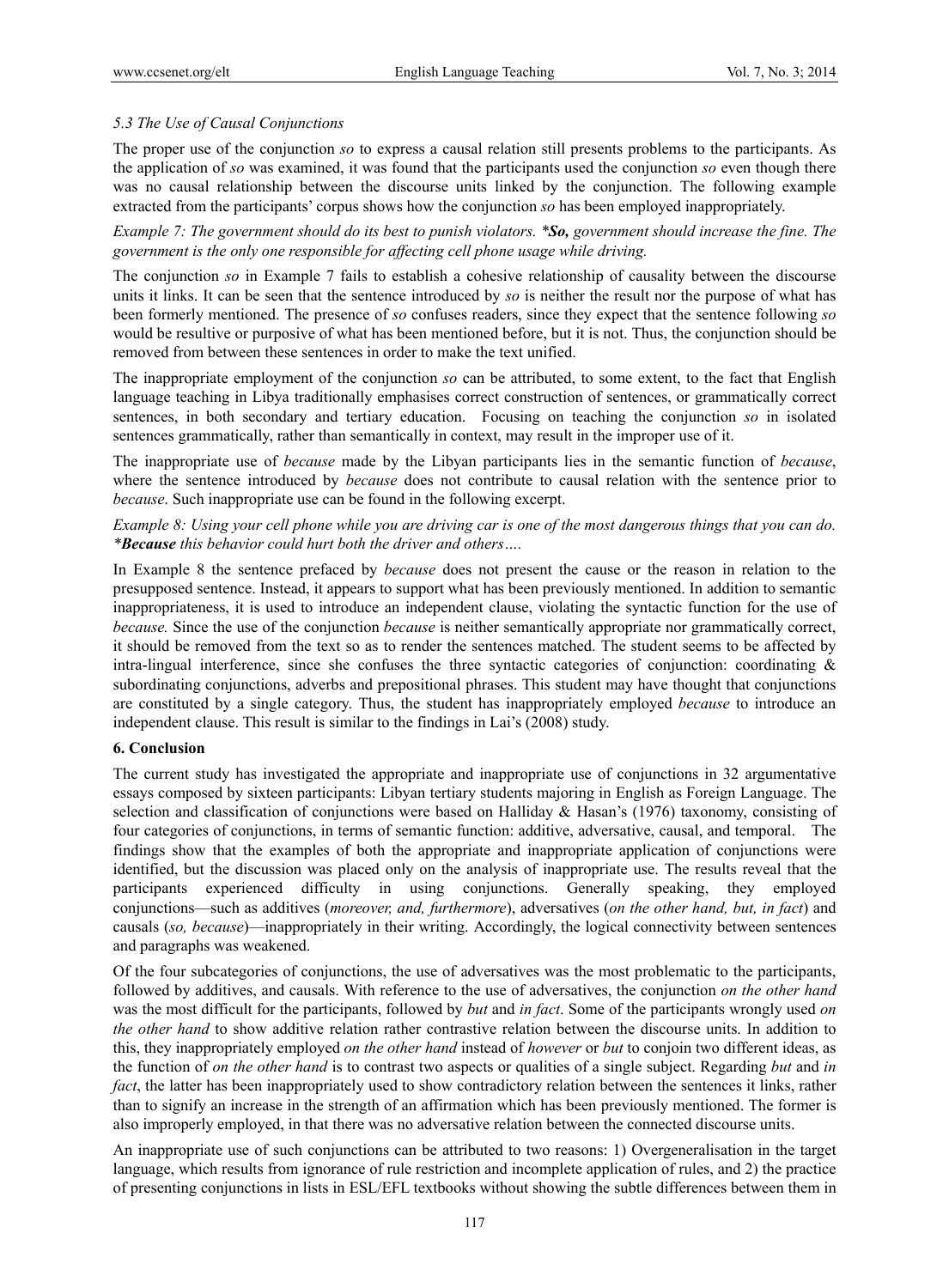terms of semantic function. Since the above three conjunctions *(on the other hand, but and in fact)* fall under the same category—adversative—the participants apparently believe that the three conjunctions, *on the other hand, but, in fact,* can be used interchangeably. The participants thus employed such conjunctions inappropriately.

Among the use of additives, *moreover* was the most problematic conjunction for the Libyan EFL participants, followed by *and*and*furthermore*. Most of the participants used these conjunctions inappropriately in their writing, since they confused the semantic functions of the conjunctions. The participants demonstrated inability to use the conjunctions *moreover* and *furthermore* in their appropriate places (i.e., adding weight to, rather than presenting an equal point to, what has already been written). They also failed to establish additive relation with the use of *and*, instead using it to connect causal relation. Moreover, some of the participants employed *and* unnecessarily at the beginning of sentences. This is largely attributable to L1 (Arabic) negative transfer, where the participants tended to transfer the continuative function of the Arabic conjunction "wa" (and) into their English writing.

Of the causals, the use of *so* was the most problematic to the participants, followed by *because*. Some of the participants tended to confuse the semantic function of these conjunctions in that they used them to link sentences where there was no causal relation between the sentences, hence the inappropriate use of the conjunctions *so* and *because*. The improper application of such conjunctions can be attributed to the fact that English language teaching in Libya traditionally emphasises correct construction of sentences, or grammatically correct sentences, in both secondary and tertiary education. Focusing on teaching conjunctions grammatically in isolated sentences, rather than semantically in meaningful contexts, may have resulted in the improper use of such conjunctions.

Finally, the present study only categorised the usage errors of conjunctions and presumed some possible sources of errors, such as transfer error. These were merely assumptions based on students' production of written text. These assumptions, to some extent, could be either right or wrong. Future studies are necessary to examine precisely the causes of inappropriate use of conjunctions in students' writing. To gain more insights into student writers' use of conjunctives, it is necessary to listen to the participants themselves. Thus, an interview with individual EFL learners should be used in further studies.

## **7. Pedagogical Implication**

Identifying the conjunctive errors specific to Libyan EFL learners, in their second language writing, will help English language teachers take appropriate pedagogical actions to deal with such errors in students' writing. Since the present study shows that the inappropriate use of conjunctions demonstrates serious problems in the Libyan EFL learners' corpus, it is necessary for EFL teachers to place more emphasis on these conjunctions when teaching them. Useful exercises suggested by scholars, including combining sentences (Zamel, 1983) and sequencing scrambled sentences (Basturkmen, 2002), should be taken into consideration when teaching conjunctive devices. In the former exercise, students could be asked to combine sentences using a choice of conjunctions given in brackets. In the latter exercise, students can be asked to rearrange sets of jumbled sentences extracted from a harmonious text in the light of the signals of conjunctions contained. It is highly likely that these exercises would help the student writers to understand the semantic functions of conjunctions.

The conjunction errors made by the student writers may be related, to greater extent, to the neglect of teaching semantic distinction between conjunctions. Dealing with this would entail some changes in the teaching materials for English writing. The typical ESL/EFL textbooks often present lists of conjunctions according to their semantic functions, without showing the subtle differences between conjunctions located within the same grammatical category. It is recommended that EFL teachers should introduce the students to the semantic differentiation between conjunctions categorised under the same grammatical category. This research agrees with that of Crewe (1990) that misleading lists of so-called interchangeable conjunctions often found in textbooks should be avoided at all costs. By understanding the subtle differences between conjunctions, the student writers would overcome the difficulties they face in using conjunctions.

In addition to the above pedagogical implications, as reading and writing are considered to be two sides of a coin, conjunction devices should be taught in complete texts rather than as isolated words. Here, EFL teachers could usefully present in class some model texts with appropriately used conjunctives. When students are reading the model texts, the teacher could highlight some conjunctions that are perfectly matched with these texts in terms of their semantic function. This type of focused reading activity would help the students become sensitive to the appropriate use of conjunctions in English writing.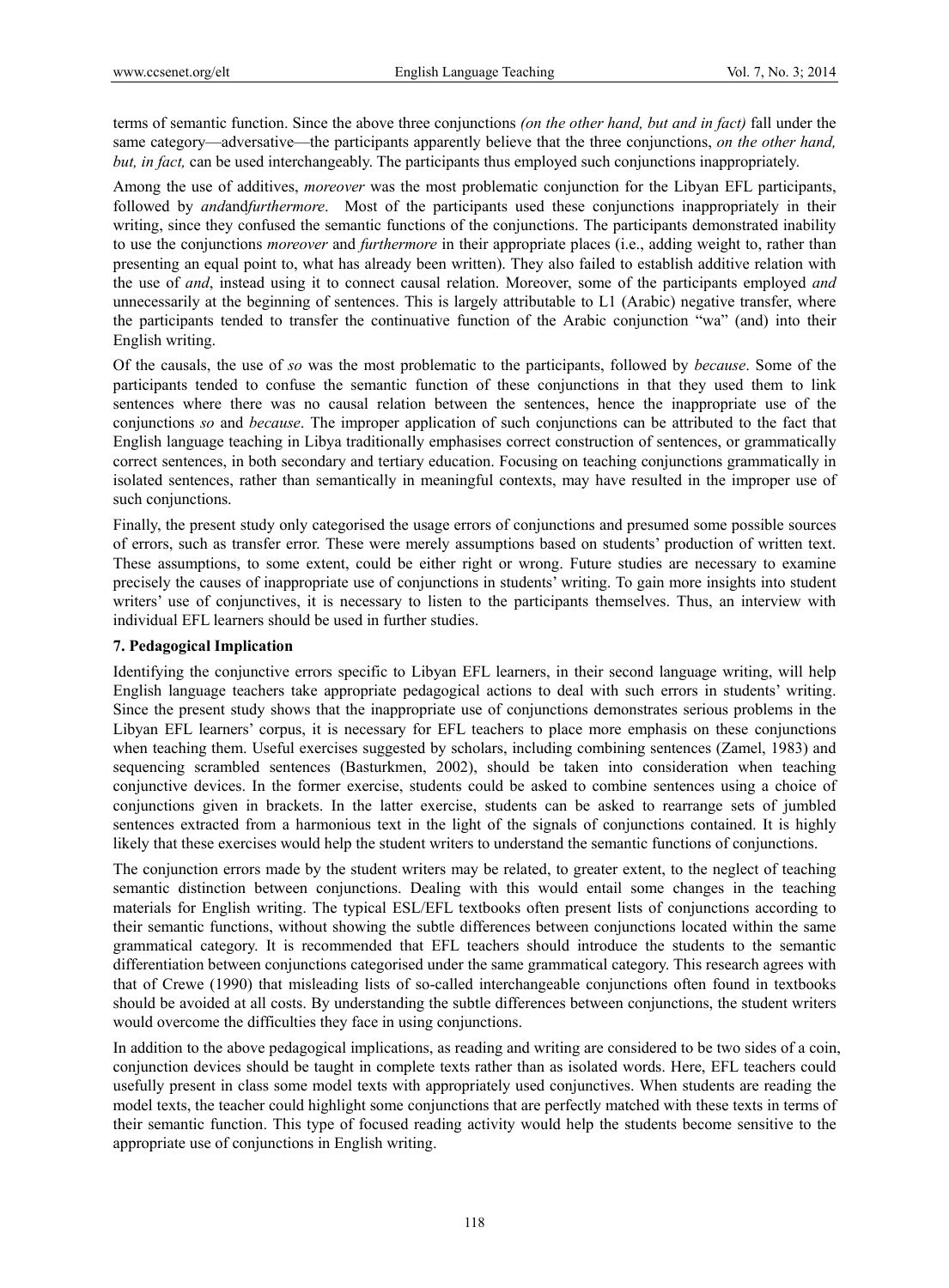#### **References**

- Abdalwahid, A. S. A. (2012). *Cohesion features in argumentative essays written by Libyan tertiary EFL students (Arabic-speakers) at Omar Al-Mukhtar University in Libya* (Unpublished Master thesis, Griffith University, Queensland, Australia).
- Basturkmen, H. (2002). *Clause relations and macro patterns: Cohesion, coherence, and the writing of advanced ESOL participants*. Paper presented at the Forum.
- Biber, D., Conrad, S., & Leech, G. (2002). *Longman grammar of spoken and written English*. London: Longman.
- Biber, D., Johansson, S., Leech, G., Conrad, S., & Finegan, E. (1999). *Longman grammar of spoken and written English*. London: Longman.
- Castro, C. D. (2004). Cohesion and the social construction of meaning in the essays of Filipino college students writing in L2 English. *Asia Pacific Education Review*, *5*(2), 215-225.
- Celce-Murcia, M., & Larsen-Freeman, D. (1999). *The grammar book: An ESL/EFL teacher's course* (2nd ed.). Boston: Heinle & Heinle Publishers.
- Cook, G. (1989). *Discourse*. Oxford: Oxford University Press.
- Cowan, R. (2008). *The teacher's grammar of English*. United State of America: Cambridge University Press.
- Crewe, W. J. (1990). The Ilogical of logic connectives. *ELT Journal*, *44*(4), 316-325.
- Ferris, D. R. (1994). Lexical and syntactic features of ESL writing by students at different levels of L2 proficiency. *TESOL Quarterly*, *28*(2), 414-420.
- Field, Y., & Yip Lee Mee, O. (1992). A Comparison of Internal Conjunctive Cohesion in the English Essay Writing of Cantonese Speakers and Native Speakers of English. *RELC Journal*, *23*(1), 15-28. http://dx.doi.org/ 10.1177/003368829202300102
- Fraser, B. (1999). What are discourse markers? *Jornal of Pragmatics*, *31*, 931-952.
- Geva, E. (1992). The role of conjunctions in L2 text comprehension. *TESOL Quarterly*, *26*(4), 731-747.
- Granger, S., & Tyson, S. (1996). Connectors usage in the english essay writng of native and non-native EFL speakers of English. *World Englishes*, *15*(1), 17-27.
- Halliday, M. A. K., & Hasan, R. (1976 ). *Cohesion in English*. London: Longman.
- Heino, P. (2010). *Adverbial Connectors in Advanced EFL Learners' and Native Speakers' Student Writing*. Bachelor degree project, English, Stockholms University.
- Hinkel, E. (2001). Matters of cohesion in L2 academic texts. *Applied Language Learning*, *12*(2), 111-132.
- Huddleston, R. D., & Pullum, G. K. (2002). *The Cambridge grammar of the English language*. New York: Cambridge University Press.
- Jin, W. (2001). *A Quantitative Study of Cohesion in Chinese Graduate Students' Writing: Variations across Genres and Proficiency Levels*. Paper presented at the Symposium on Second Language Writing at Purdue University West Lafayette, Indiana.
- Johnson, P. (1992). Cohesion and coherence in compositions in Malay and English. *RELC Journal*, *23*(2), 1-17. http://dx.doi.org/10.1177/003368829202300201
- Lai, Y. (2008). *A corpus-based investigation of conjunctive use in the Taiwanese students' writing* (Unpublished thesis, Ming Chuan University, Taiwan).
- Liu, M., & Braine, G. (2005). Cohesive features in argumentative writing produced by Chinese undergraduates. *System*, *33*(4), 623-636. http://dx.doi.org/10.1016/j.system.2005.02.002
- Martinez, A. C. L. (2004). Discourse markers in the expository writing of Spanish university students. *IBERICA*, *8*, 63-80.
- McCarthy, M. (1991). *Discourse analysis for language teachers*. Cambridge: Cambridge University Press.
- Mehamsadji, M. (1988). *Cohesion and text development in written Arabic*. Unpublished PhD Thesis, University of Salford. Retrieved from http://usir.salford.ac.uk/2200/
- Meisuo, Z. (2000). Cohesive Features in the Expository Writing of Undergraduates in Two Chinese Universities. *RELC Journal*, *31*(1), 61-95. http://dx.doi.org/10.1177/003368820003100104